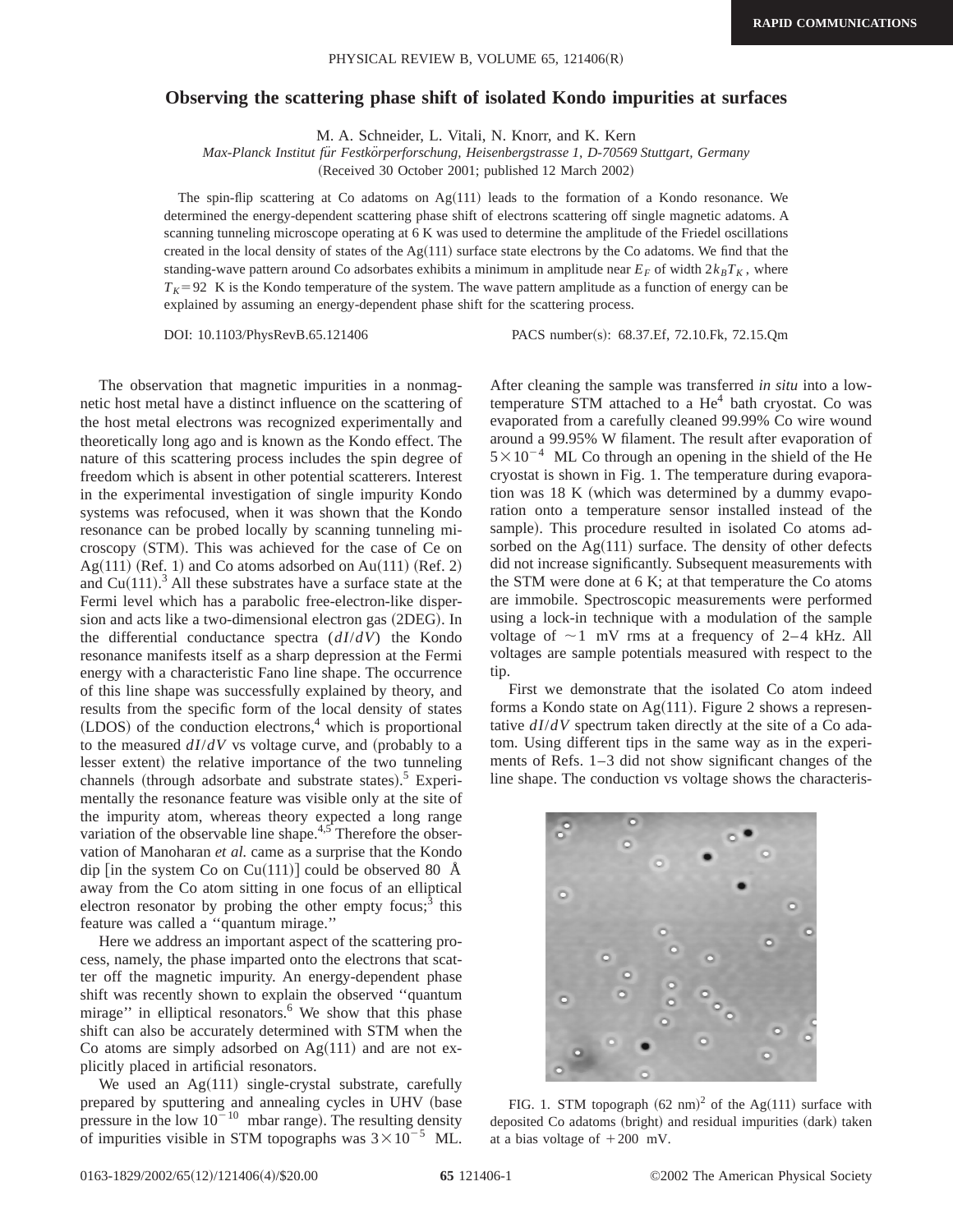

FIG. 2. Tunneling conductance spectrum taken on top of a Co atom adsorbed on  $Ag(111)$ . The differential tunneling conductivity is normalized to the minimal value of the spectrum around  $E_F$ . Solid line: fit using the formula given in Ref. 4. The resulting Fano line-shape parameters are  $q=0.0\pm0.1$ , Kondo temperature  $T_K$ =92±6 K, and energy shift  $\epsilon_K$ =3.1±0.5 meV.

tic Fano line shape around  $E = E_F$ .<sup>1–3</sup> We fitted data of 16 different adatoms using the model of Ujsa<sup>ghy *et al.*<sup>4</sup> and</sup> obtained a Kondo temperature of  $T_K=92\pm 6$  K, a Fano parameter of  $q=0.0\pm0.1$ , and a shift of the resonance to  $\epsilon_K$  $=3.1\pm0.5$  meV above the Fermi level. The observed spectrum is only visible if the STM tip is positioned directly on the adatom; at a distance of  $5\,$  Å the amplitude of the observed dip has halved and is not measurable beyond 10 Å. We note that the spectrum shows the same symmetric line shape observed for Ce on  $Ag(111),<sup>1</sup>$  in contrast to the more asymmetric shapes found for Co on Au $(111)$  (Ref. 2) and Cu(111).<sup>3</sup> This is indicative of the prediction<sup>4</sup> that the Fano  $q$ parameter is related to the electronic band structure of the host metal. In the following we will use other defects for normalization which we call ''impurities'' as a reference (Fig. 1). These defects remain on the surface after the cleaning process. We checked that they did not show a variation of the conductivity in the energy range discussed here, when probed with the same tip. We believe they are nonmagnetic adsorbates or surface defects originating from the bulk crystal.

Since the Kondo temperature is 92 K the experiments are done in the limit of  $T \ll T_K$ . In that limit scattering at the Kondo impurity can be mapped onto a scattering at a nonmagnetic impurity taking into account a special scattering phase shift which depends on energy (and electron density). $^{\overline{8}}$ From general scattering theory one would expect a scattering at the Kondo resonance which leads to a phase shift of  $\pi$ when sweeping the energy across the resonance level. To measure that phase shift we sought to detect it in the wellknown interference pattern that an impurity produces in the LDOS of the 2DEG of the  $Ag(111)$  surface state, shown in Fig.  $3(a)$ . The most direct way to measure the phase shift of the scattered waves would be to measure this interference pattern for different energies and analyze the position of the maxima and minima of the waves. This suffers from the drawback that the lateral position of the extrema has to be determined very accurately. Since the interference pattern itself is mostly dominated by absorptive scattering the observable shift in position due to elastic scattering is very small.<sup>9</sup> However, one can use the extreme vertical sensitivity of the



FIG. 3. (a) Interference pattern formed in the LDOS of the  $Ag(111)$  surface-state electrons at a Co adatom (left) and a nonmagnetic defect which we refer to as an "impurity" (right). (b) Definition of extracting the wave amplitudes of the interference pattern  $\Delta z$  as indicated by an arrow. The quantity is extracted in a region  $\sim$  4 nm away from the Co adatom (solid line) or impurity (dotted line).

STM to determine the amplitude of the scattered waves at the impurity using simply the topographic mode at different sample voltages. This kind of  $z(V)$  spectroscopy was recently employed to study quantum states formed by subsurface defects.<sup>10</sup> We define this amplitude  $\Delta z_{\text{Co}}$  to be the difference of *z* height between the first off-atom maximum and the second minimum [Fig. 3(b)]. With that definition we work in the far field of the scatterer on the clean  $Ag(111)$ terrace. The measured amplitude will first depend on voltage due to the fact that with higher voltages, electrons of different energies are taking part in the tunneling process thereby washing out the interference patterns. Second, it will depend on tip structure. It is well known that the ''standing waves'' become more or less intense with different atomic arrangements of the tip end. Therefore we normalized the measured amplitude at a Co atom by dividing it by the amplitude  $\Delta z_{\text{imp}}$ of the LDOS interference pattern measured at an impurity with the same tip (i.e., in the same image). We have checked that the impurities scatter the electrons with little variation in energy as does a step edge, which is known to act as a potential scatterer with little phase shift in the energy range studied.<sup>11</sup> We can therefore use the impurities as a reference of a purely potential scatterer imposed on the 2DEG of the surface state.

The wave amplitude at the cobalt adatoms normalized to that at the impurities is shown in Fig. 4. We find a minimum in the scattering intensity near  $E_F$  of width in energy comparable to  $2k_B T_K$ . The normalized wave amplitude shows a characteristic asymmetric line shape. We note that the absolute value of the reduced amplitude amounts to 5 pm com-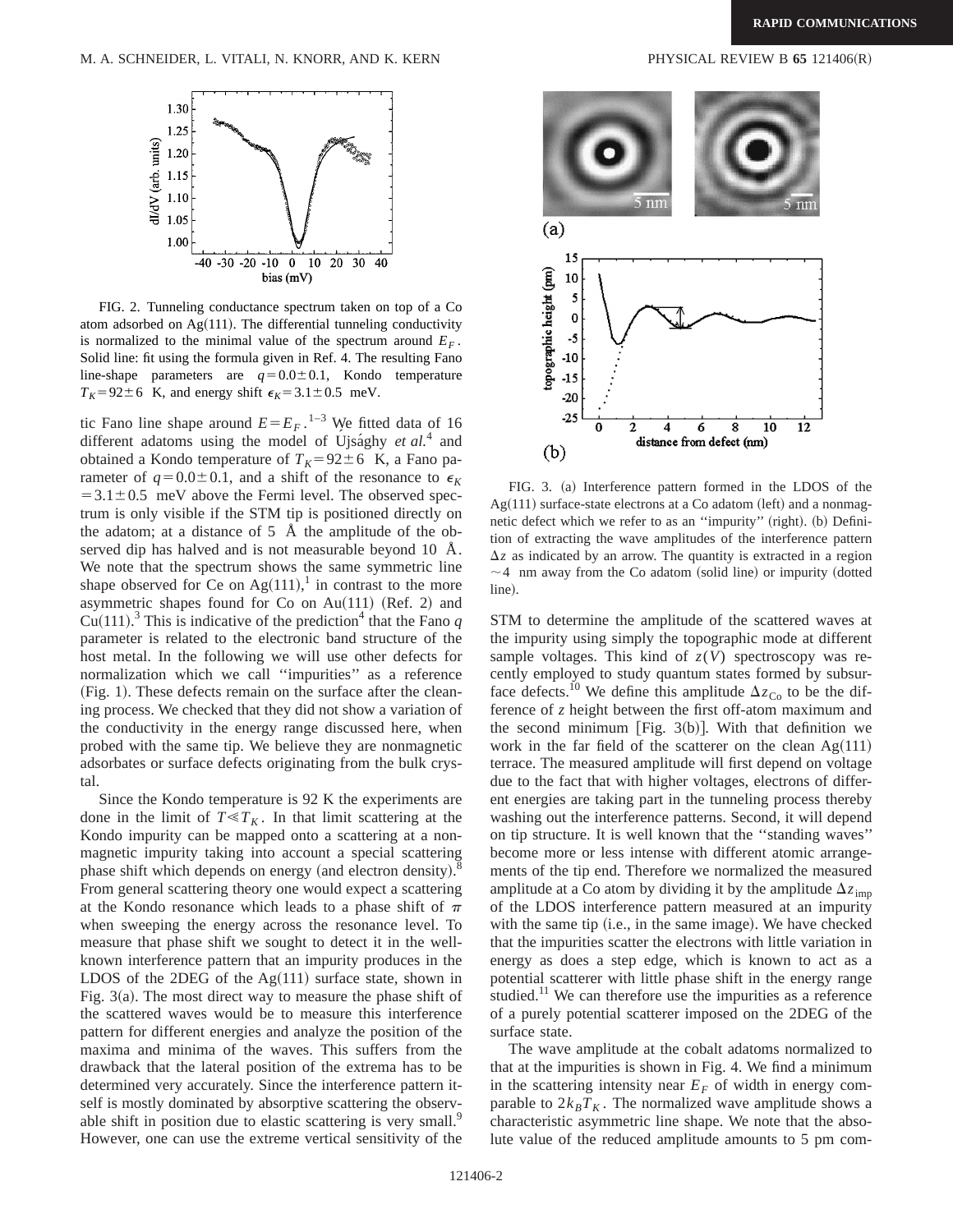

FIG. 4. Plot of the wave pattern amplitude around Co atoms normalized against the amplitude around impurities. The line is a model calculation assuming a resonant phase shift at the Fermi level with parameters  $\delta_{bg} = -0.24\pi$ ,  $\delta_{ab} = 0.97$ , and  $\delta_{ab}^{\text{imp}} = 2.1$  (see text).

pared to 6 pm as a ''standard'' wave amplitude, therefore most of the error is due to the finite stability of the instrument which is around 0.3 pm. Such a variation of the amplitude of the LDOS oscillations as a function of energy is not observed for other nonmagnetic scatterers. We therefore conclude that it is related to the interaction of the magnetic moment of the adsorbate with the surface-state electrons. To understand the dip in the wave amplitude at the Fermi level we calculated the quantity  $\Delta z_{\text{Co}} / \Delta z_{\text{imp}}$  numerically. Writing the two-dimensional scattering *T* matrix as

$$
T(E) = -\frac{1}{4\pi^2 L_0} e^{i\delta(E)} \sin \delta(E)
$$
 (1)

and using the standard expression for the system's Green's function,

$$
G = G_0 + G_0 T G_0, \qquad (2)
$$

where  $G_0$  is the unperturbed Green's function of the surfacestate electrons, we arrive at the LDOS around a Co adatom previously given by Heller *et al.*: 9

$$
\text{LDOS}(E,r) = -\frac{1}{\pi} \text{Im}[G(r,r,E)]
$$

$$
\approx_{kr>1} L_0 \left[1 + \frac{1}{2\pi^2} \text{Re}\left(\frac{e^{2i\delta} - 1}{2i} \frac{e^{2ikr}}{kr}\right)\right]. \quad (3)
$$

In this equation  $k$  is the energy-dependent wave vector of the surface-state electrons,  $L_0$  is the LDOS of an unperturbed 2DEG with the effective mass of 0.4  $m_e$ , and  $\delta$  is the *s*-wave phase shift of the electrons that are scattered at the defect, which in the case of the Kondo atom also becomes energy dependent (see below). In this model one takes  $\delta$  to be a complex number, the imaginary part accounting for adsorption of the scattered wave. It is apparent that the lateral LDOS oscillations are minimal where the phase shift is zero. Equation  $(3)$  is valid in the far field of the scatterer, i.e., in the limit  $kr > 1$ .

The  $z(V,r)$  trace was then calculated by integrating the LDOS to give the current (in the limit  $T=0$  K):<sup>12</sup>

$$
I(V,r) \propto \int_0^{eV} \text{LDOS}(E,r) dE. \tag{4}
$$

 $z(V,r)$  is then given by inverting the equation:

$$
I_{sp} = e^{-2Az(V,r)} \times I(V,r),\tag{5}
$$

where  $I_{sp}$  is the constant current setpoint, and *A* is the usual exponential prefactor containing the work function. To include the interaction with the Kondo state formed around the magnetic adatom, we follow a treatment by Ujsághy *et al.*,<sup>4</sup> where the Kondo physics is shown to produce at  $T \ll T_K$  a narrow resonance in the *d*-orbital spectral function. From that an energy-dependent *s*-wave phase shift can be obtained for the electrons in the conduction band that has the form

$$
\delta(E) = \frac{\pi}{2} + \tan^{-1} \left( \frac{E - \epsilon_K}{k_B T_K} \right) + \delta_{bg} + i \delta_{ab} \,. \tag{6}
$$

This is the familiar form for scattering at a potential with a resonant level at  $E = \epsilon_K$ . This form was also used by Fiete *et al.*<sup>6</sup> to analyze the ''quantum mirages'' in elliptical resonators.<sup>7</sup> The energy-independent phase shift  $\delta_{bg}$  is a parameter introduced to characterize the contribution from other scattering processes (e.g., *d*-band resonance).  $\delta_{ab}$  introduces a loss of electrons due to absorptive scattering.<sup>9</sup> Equations  $(3)$ – $(6)$  were used to calculate the quantity  $\Delta z_{\text{Co}} / \Delta z_{\text{imp}}$ . For the LDOS around an impurity we assume a constant phase shift  $\pi/2$ , and fit the absorptive imaginary phase shift  $\delta_{ab}^{\text{imp}}$ . This procedure is justified since the impurities act as highly absorptive point scatterers. An earlier experimental estimate was  $0.37\pi$ ;<sup>13</sup> using that value will change the obtained  $\delta_{ab}^{\text{imp}}$  slightly within the error bounds. To reduce the number of free parameters we used the value for  $k_B T_K = 8$  meV and  $\epsilon_K = 3$  meV from the fit to the on-atom spectrum (Fig. 1). The role of the three parameters left is as follows:  $\delta_{bg}$  controls the shape of the curve,  $\delta_{ab}$  the depth of the minimum, and  $\delta_{ab}^{\text{imp}}$  adjusts an offset. We get a good description of our experimental data when using  $\delta_{bg}$ =  $-0.24 \pm 0.05 \pi$ ,  $\delta_{ab} = 0.97 \pm 0.05$ , and as an absorptive parameter for the impurity  $\delta_{ab}^{\text{imp}}=2.1\pm0.4$  (Fig. 3). The curve reproduces well the asymmetry with respect to energy. The values are comparable to those found by Fiete et al.,<sup>6</sup> who found (in our notation)  $\delta_{b} = -0.25 \pm 0.1 \pi$ ,  $\delta_{ab} = 1.5 \pm 0.25$ for Co adsorbed on  $Cu(111)$ .

The result shows that the electrons do not experience a phase shift of  $\pi/2$  at  $E_F$  (i.e.,  $\delta_{bg} = 0$ ) as might be expected from the Anderson model of a single spin-1/2 impurity. As mentioned by Fiete *et al.*<sup>6</sup> the observed background phase shift on the Co adatom might be due to charge screening. It could, however, also be a manifestation of the close *d* resonance. Since  $T_K$  is controlled by the position and width of this resonance the influence should be larger for Co on Ag $(111)$  than for Co on Cu $(111)$ .

With the determination of the phase shift we have (for the case of *s*-wave scattering) the Green's function of a single Co atom interacting with the  $Ag(111)$  surface state. Using the obtained  $\delta(E)$  in the expression for the *T* matrix [Eq. (1)] we can determine the spatial dependence of the *dI*/*dV* line